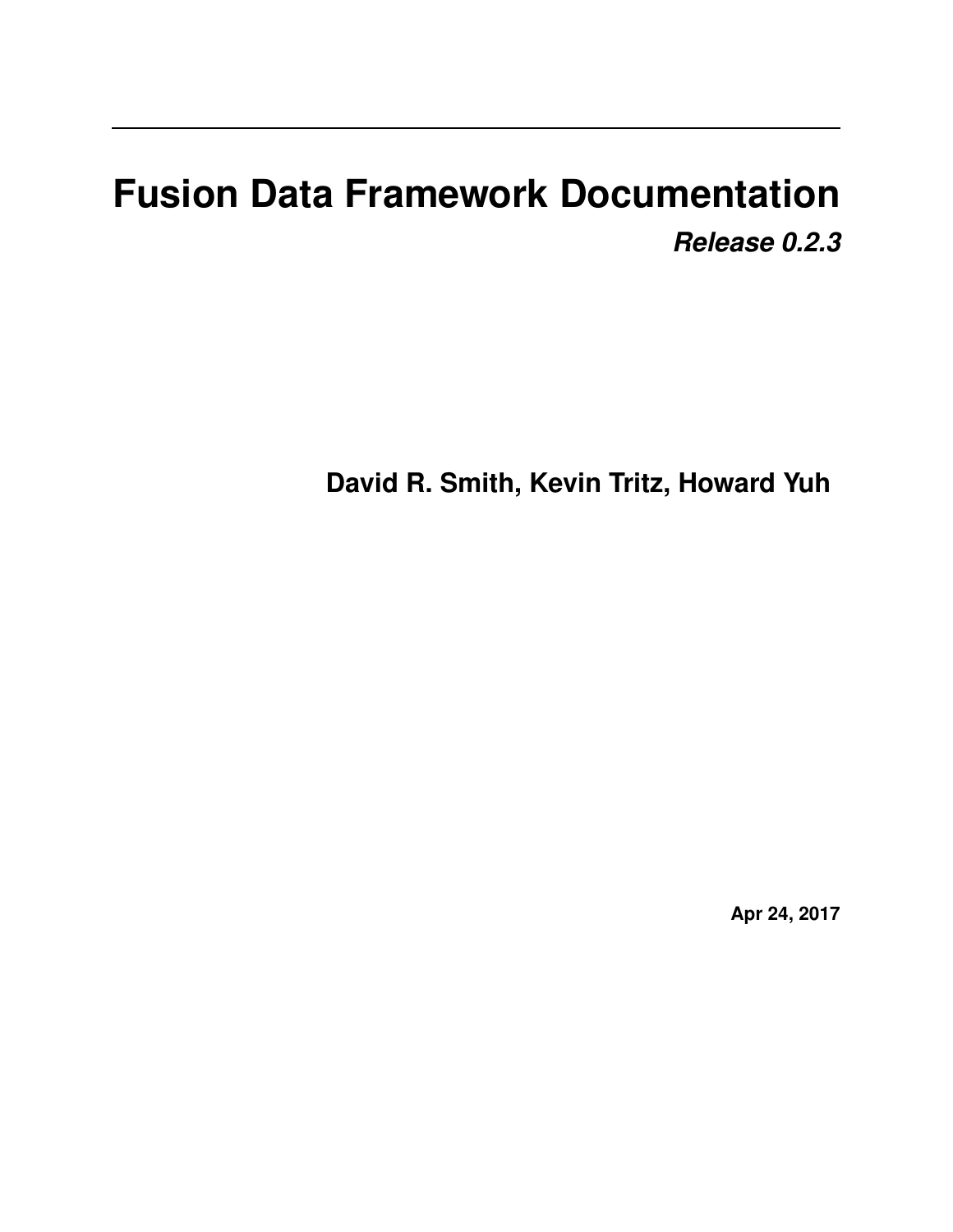# **Contents**

|                         | <b>Fusion Data Platform</b>                          | $\overline{2}$          |  |
|-------------------------|------------------------------------------------------|-------------------------|--|
| $\mathbf{2}$            | <b>User Guide</b><br>2.1<br>2.2                      | $\overline{\mathbf{4}}$ |  |
| $\mathbf{3}$            | <b>Developer Guide</b><br>3.1<br>3.2                 | 7                       |  |
| $\overline{\mathbf{4}}$ | <b>Project Documents</b><br>4.1                      | 12                      |  |
| 5                       | <b>How to contribute</b>                             | 13                      |  |
| 6                       | 15<br><b>Authors</b>                                 |                         |  |
| $\overline{7}$          | <b>Change Log</b><br>7.1<br>7.2<br>7.3<br>7.4<br>7.5 | 16                      |  |
|                         |                                                      |                         |  |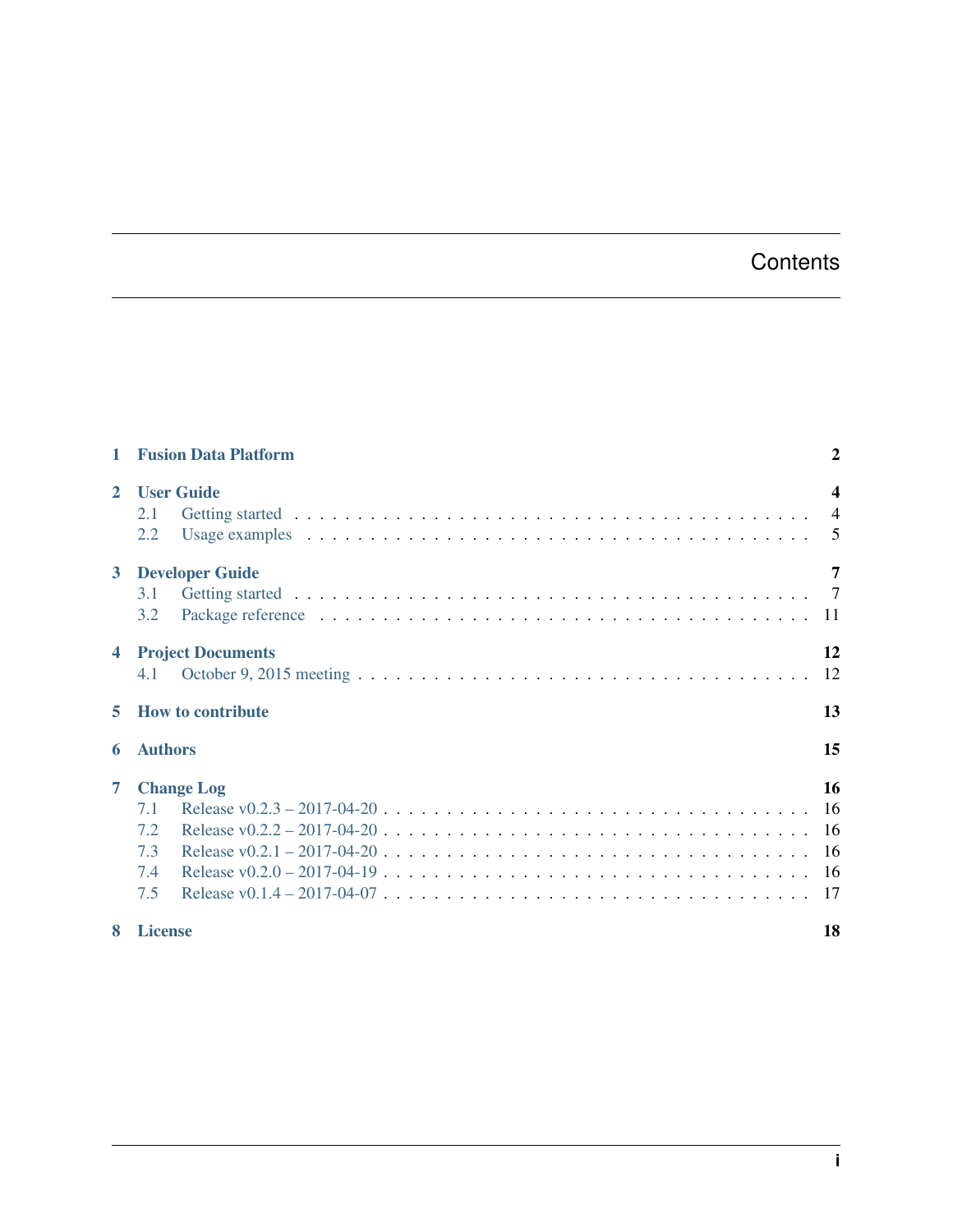**Contents**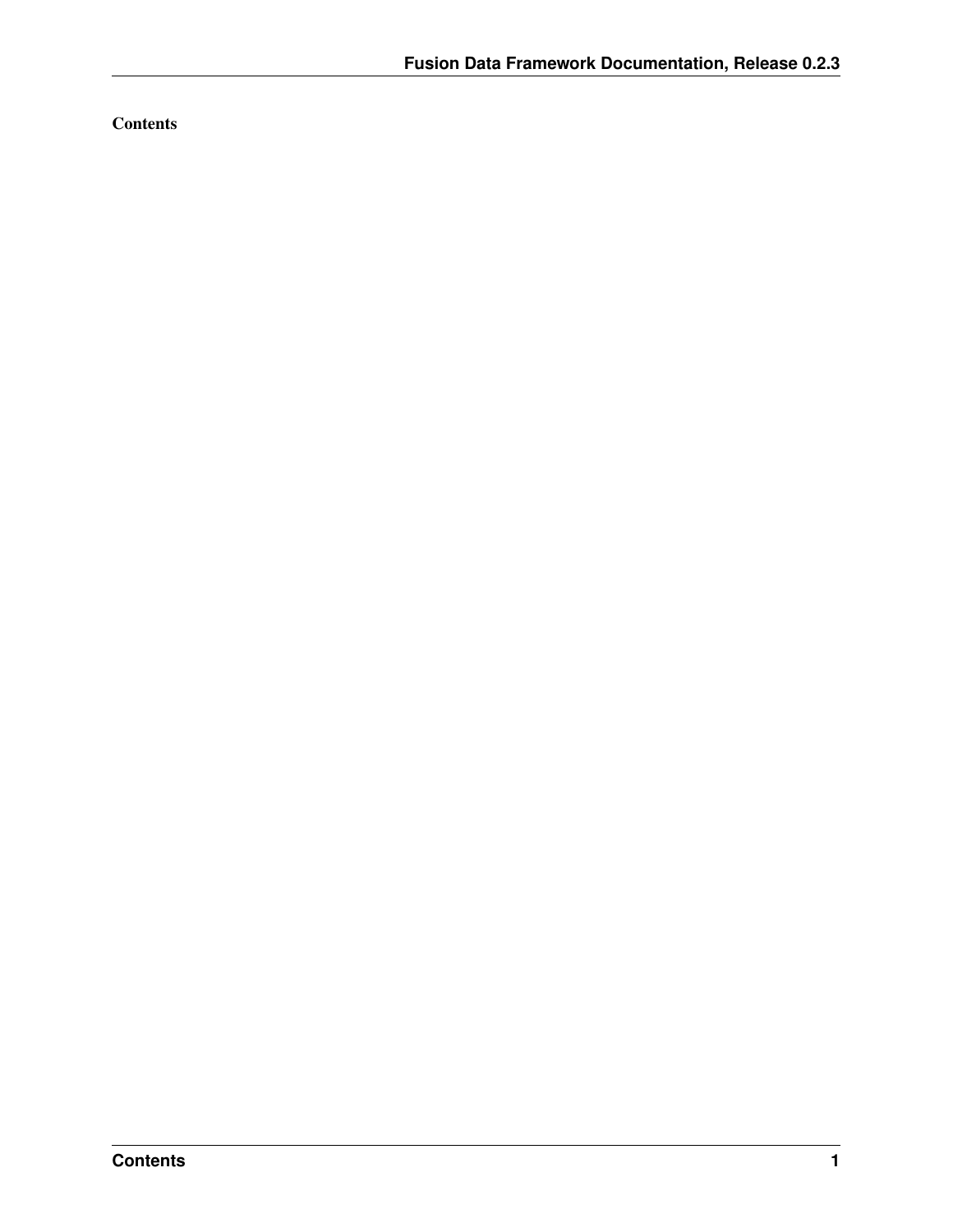# CHAPTER<sup>1</sup>

## Fusion Data Platform

<span id="page-3-0"></span>Fusion Data Platform (FDP) is a data framework in Python for magnetic fusion experiments. FDP streamlines data discovery, management, analysis methods, and visualization.

- Github: <https://github.com/Fusion-Data-Platform/fdp>
- Documentation: <http://fdp.readthedocs.io/>
- Google group: <https://groups.google.com/forum/#!forum/fusion-data-platform>

#### Description and features

- An extensible software layer that unites data access, management, analysis, and visualization
- A descriptive data object that users can query to find data and analysis methods
- Data access tasks (servers, trees, nodes, queries) are handled behind the scenes
- A collaborative development platform for data analysis tools
- Built with popular, open-source packages like Numpy and Matplotlib

### Example usage

```
import fdp
nstxu = fdp.nstxu()
nstxu.s204551.logbook()
nstxu.s204551.mpts.te.plot()
nstxu.s204551.equilibria.efit02.kappa.plot()
```
nstxu is a data object that abstracts the NSTX-U device with easy access to shots, diagnostics, signals, and data methods. The typical heirarchy is:

```
<machine>.<shot>.<diagnostic container>.[<possible sub-containers>].<signal>.
˓→<method>
```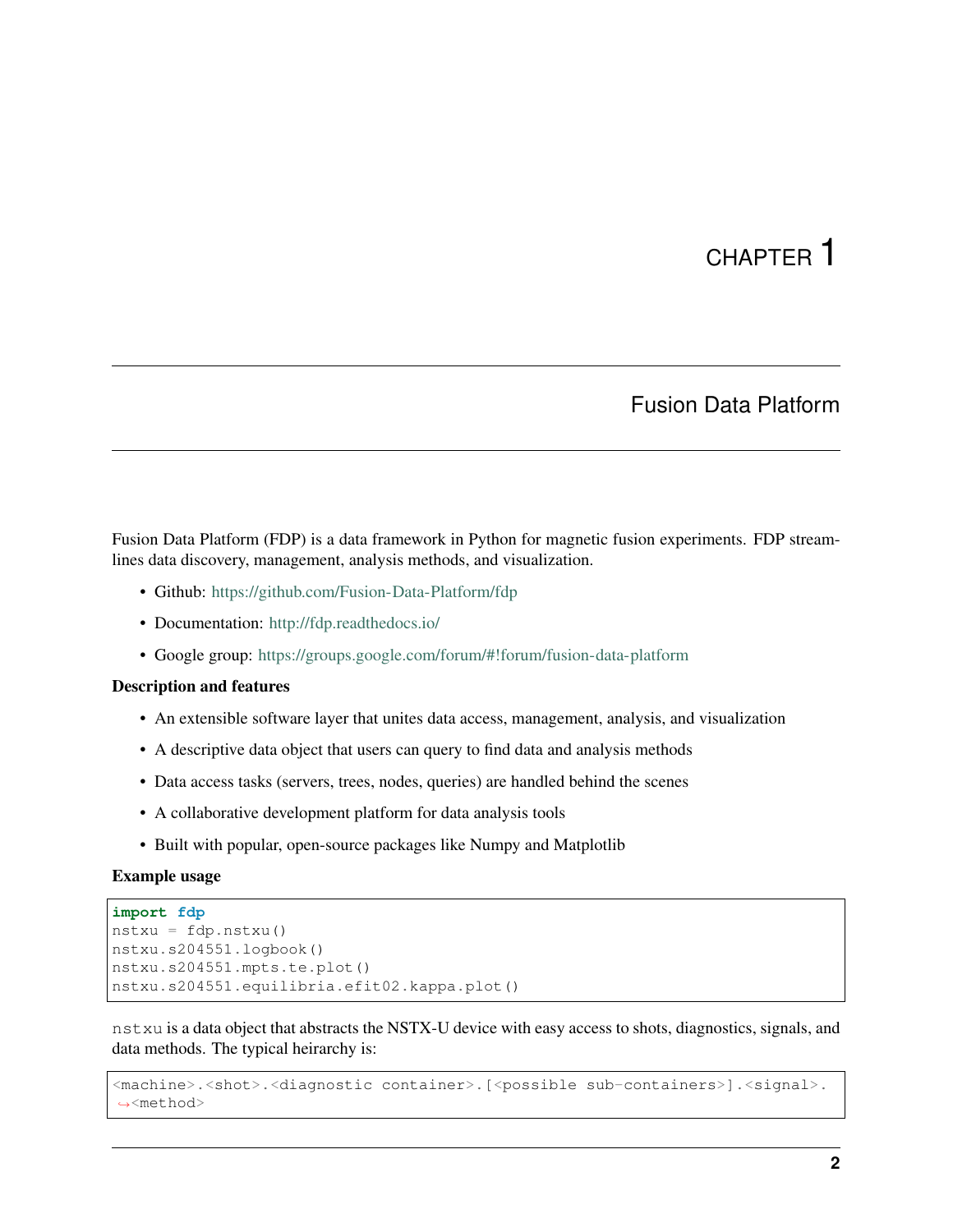Users can discover data containers like mpts, data signals like te, and data methods like plot() with Python's tab-complete functionality.

### Contributing

To contribute to the FDP project, see CONTRIBUTING.rst in the top-level directory or Contributing in the docs.

### Lead developers

- David R. Smith, U. Wisconsin-Madison
- Kevin Tritz, The Johns Hopkins U.
- Howard Yuh, Nova Photonics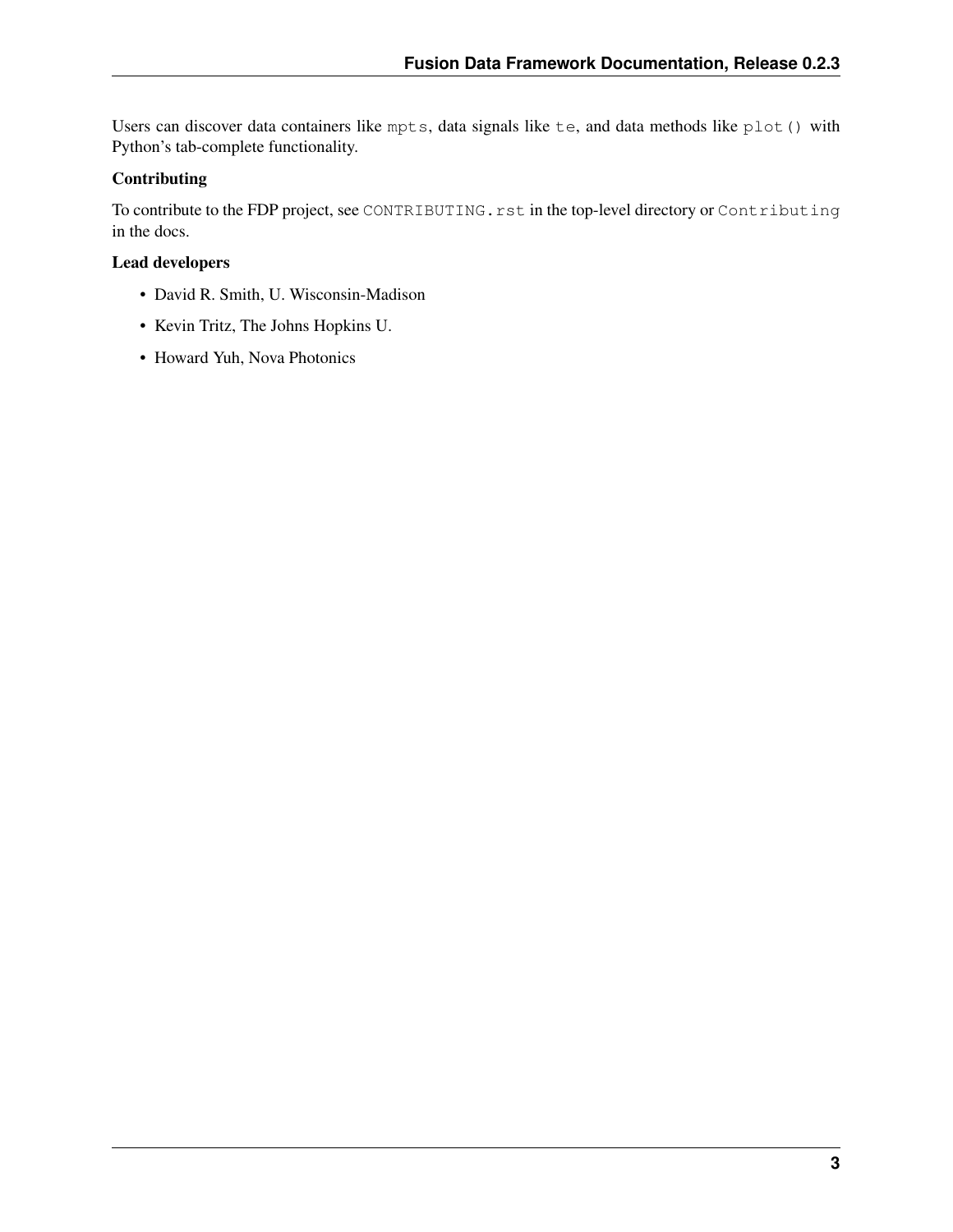### User Guide

### <span id="page-5-1"></span><span id="page-5-0"></span>**Getting started**

This guide is for people who want to use FDP on the PPPL Linux cluster. If you wish to contribute to the FDP project as a developer, see the developer guide.

To use FDP on the PPPL Linux cluster, load the module nstx/fdp (you may need to unload other nstx modules):

```
[sunfire06:~] % module load nstx/fdp
[sunfire06:~] % module list
Currently Loaded Modulefiles:
1) torque/2.5.2 5) idl/8.2 9) java/v1.6<br>2) moab/5.4.0 6) nstx/treedefs 10) nstx/mdsp
                      6) nstx/treedefs 10) nstx/mdsplus5
3) ppplcluster/1.1 7) nstx/epics 11) nstx/fdp
4) freetds/0.91 8) nstx/idldirs
```
Verify that python points to /p/fdp/anaconda/bin/python:

```
[sunfire06:~] % which python
/p/fdp/anaconda/bin/python
```
If python does not point to  $/p/fdp/anaconda/bin/python$ , then PATH contains to a different python distribution. In this case, you need to modify PATH so  $/p/fdp/anaconda/bin$  is the first python distribution in PATH.

Finally, you can launch python and import the FDP package:

```
[sunfire06:~] % python
Python 2.7.10 |Anaconda 2.3.0 (64-bit)| (default, Sep 15 2015, 14:50:01)
```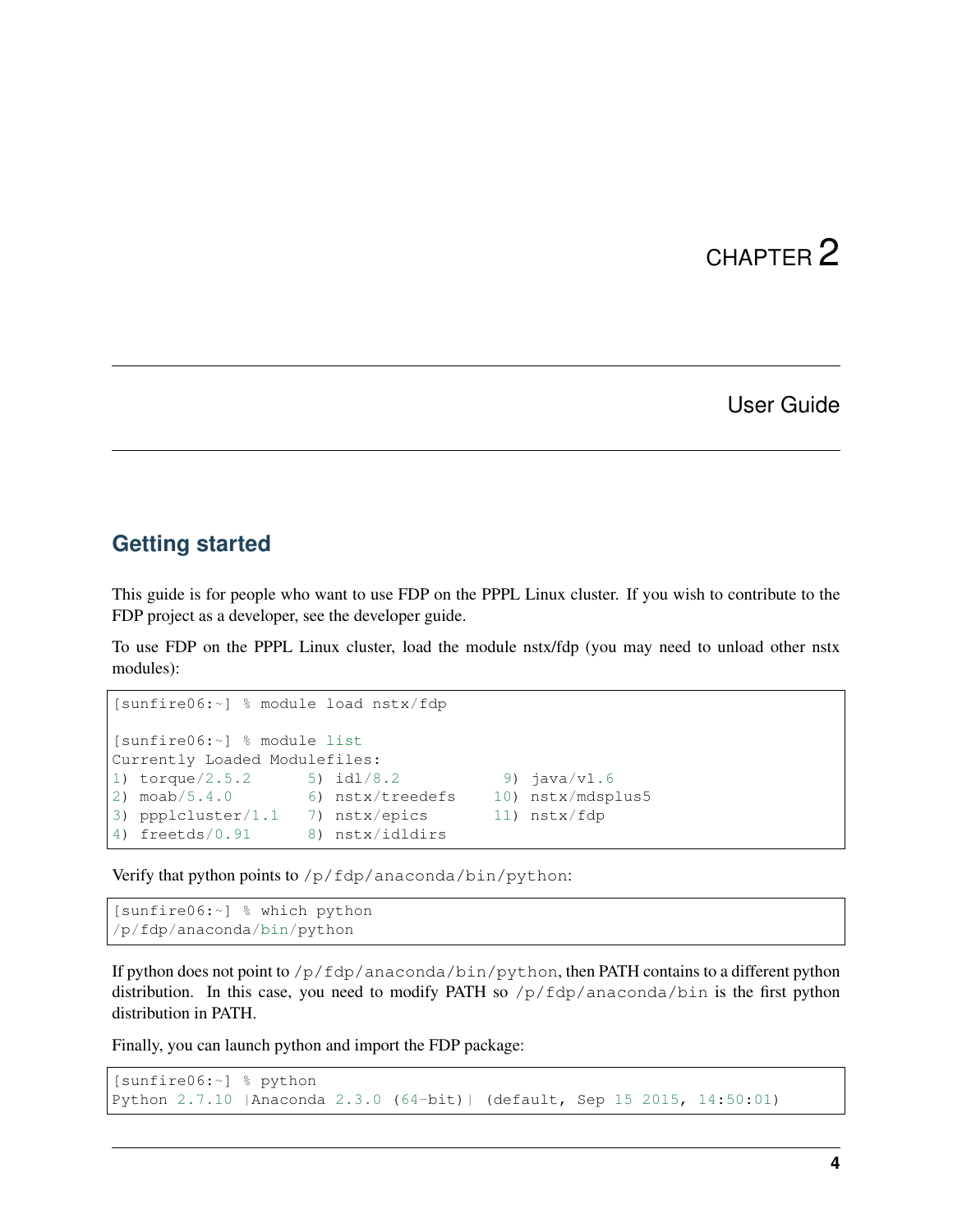```
[GCC 4.4.7 20120313 (Red Hat 4.4.7-1)] on linux2
Type "help", "copyright", "credits" or "license" for more information.
Anaconda is brought to you by Continuum Analytics.
Please check out: http://continuum.io/thanks and https://anaconda.org
>>> import fdp
>>
```
See Usage Examples to learn about the capabilities of FDP.

### <span id="page-6-0"></span>**Usage examples**

First, import the FDP module:

**>>> import fdp**

### **Initiate a machine instance**

Define a NSTX machine instance:

**>>>** nstxu = fdp.nstxu

Shots are added as referenced. For instance, without previous reference to 139980, you can enter:

**>>>** nstxu.s139980.chers.plot()

Add shots to the NSTX instance:

```
>>> nstxu.addshot(140000)
```
or a shotlist:

```
>>> nstxu.addshot([141400, 141401, 141402])
```
or by XP:

**>>>** nstxu.addshot(xp=1048)

or by date (string or int YYYYMMDD):

**>>>** nstxu.addshot(date=20100817)

#### List shots presently loaded:

**>>>** dir(nstxu)

or: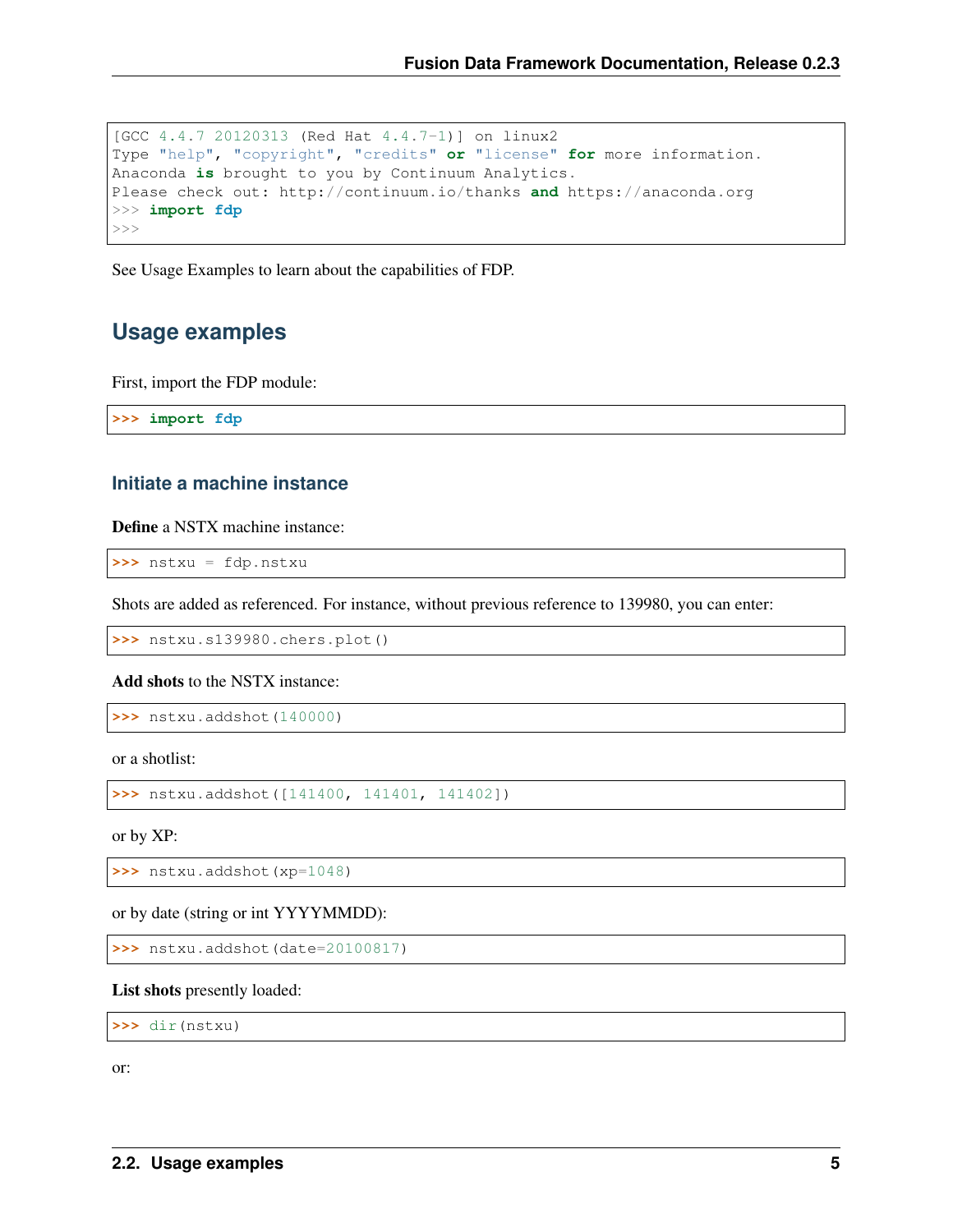```
>>> nstxu.listshot()
```
### Get a custom shotlist:

```
>>> my_shotlist = nstxu.get_shotlist(xp=1032) # returns numpy.ndarray
```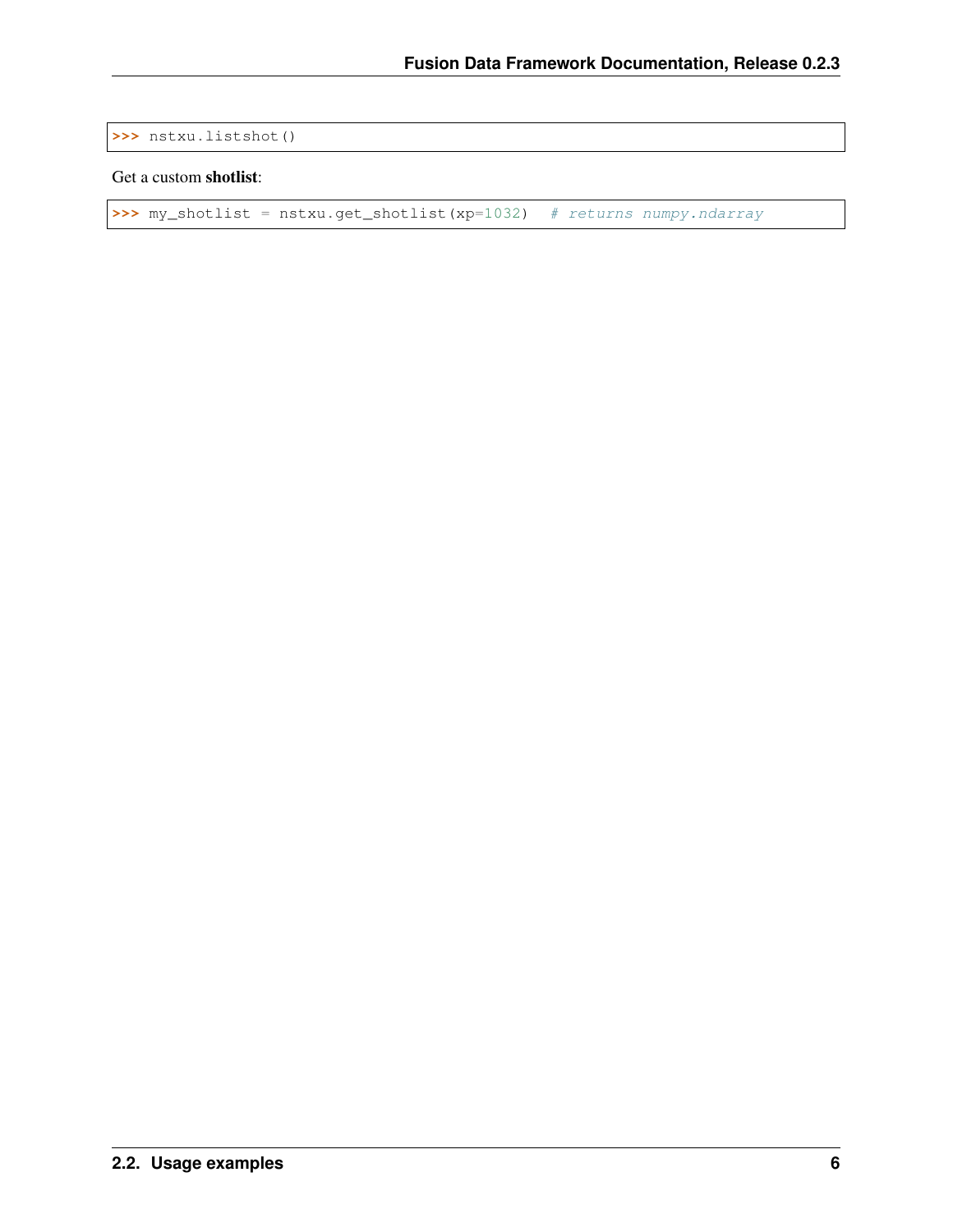## Developer Guide

## <span id="page-8-1"></span><span id="page-8-0"></span>**Getting started**

This guide is for developers who want to contribute to the FDP project, and this guide describes the development workflow on the PPPL Linux cluster. If you simply want to use FDP on the PPPL Linux cluster, see the user guide.

The FDP code repository is hosted on GitHub: <https://github.com/Fusion-Data-Platform/fdp>

To participate in the FDP project as a developer, you must create a GitHub account. The FDP project uses GitHub and Git for collaborative development and version control.

### **Configure Git**

On the PPPL Linux cluster, load the module git/1.8.0.2 (on Red Hat 6 systems, use git/2.4.2):

```
[sunfire08:~] % module avail git
     ---------------- /usr/pppl/Modules/modulefiles -
git/1.7.4.1(default) git/1.8.0.2 git/2.4.2
[sunfire08:~] % module load git/1.8.0.2
[sunfire08:~] % module list
Currently Loaded Modulefiles:
1) torque/2.5.2 3) ppplcluster/1.1
2) moab/5.4.0 4) git/1.8.0.2
```
You may want to add the module load command to your shell start-up files:  $\sim$ /.cshrc for csh/tcsh or ~/.bash\_profile for bash.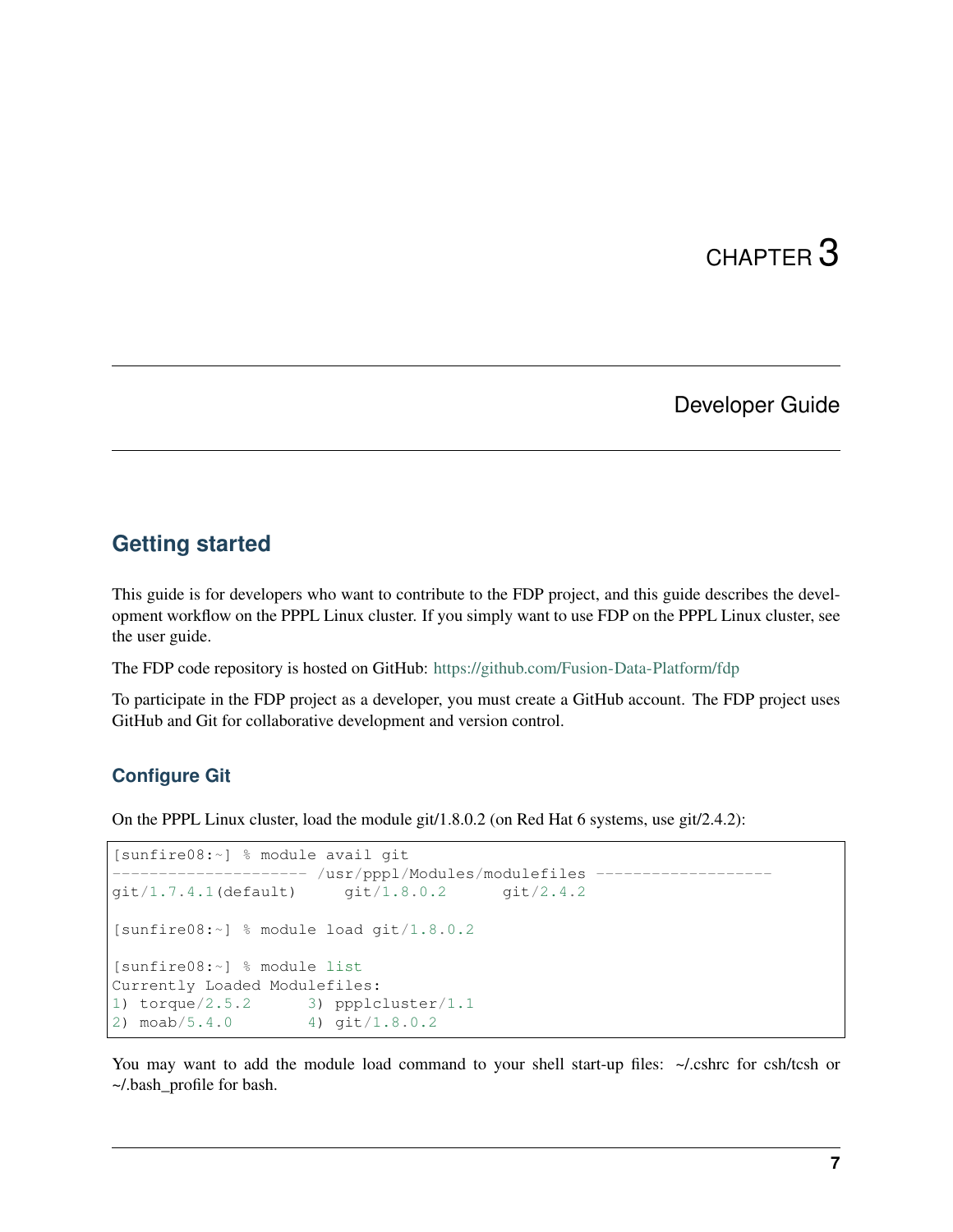Next, you must configure Git with your name and email (the same email associated with your GitHub account):

```
[sunfire08:~] % git config --global user.name "John Doe"
[sunfire08:~] % git config --global user.email "JohnDoe@email.com"
```
Also, you may want to set a default editor (e.g. vi, emacs, nedit) for Git comments:

[sunfire08:~] % git config --**global** core.editor nedit

You can inspect your Git configuration in the file  $\sim$ /.gitconfig. For more information about Git configuration, see <https://help.github.com/articles/set-up-git/> or [https://git-scm.com/book/en/v2/](https://git-scm.com/book/en/v2/Getting-Started-First-Time-Git-Setup) [Getting-Started-First-Time-Git-Setup](https://git-scm.com/book/en/v2/Getting-Started-First-Time-Git-Setup)

### **Clone the FDP repository**

Git clones repositories into a new directory in your current directory. In the right column of the FDP repo page [\(https://github.com/Fusion-Data-Framework/fdp\)](https://github.com/Fusion-Data-Framework/fdp), you can find the HTTPS URL [\(https://github.com/](https://github.com/Fusion-Data-Framework/fdp.git) [Fusion-Data-Framework/fdp.git\)](https://github.com/Fusion-Data-Framework/fdp.git) to clone FDP to your local directory

```
[sunfire08:~] % ls -d fdp
ls: fdp: No such file or directory
[sunfire08:~] % git clone https://github.com/Fusion-Data-Framework/fdp.git
Cloning into 'fdp'...
remote: Counting objects: 619, done.
remote: Total 619 (delta 0), reused 0 (delta 0), pack-reused 619
Receiving objects: 100% (619/619), 783.01 KiB, done.
Resolving deltas: 100% (279/279), done.
[sunfire08:~] % ls -d fdp
fdp/
```
Cloning via SSH is also feasible: [https://help.github.com/articles/set-up-git/](https://help.github.com/articles/set-up-git/#next-steps-authenticating-with-github-from-git) [#next-steps-authenticating-with-github-from-git](https://help.github.com/articles/set-up-git/#next-steps-authenticating-with-github-from-git)

Finally, add your new FDP directory to the PYTHONPATH environment variable:

```
[sunfire08:~] % setenv PYTHONPATH ${HOME}/fdp:$PYTHONPATH
[sunfire08:~] % echo $PYTHONPATH
/u/drsmith/fdp:<other directories>
```
You may want to add this action to your shell start-up files, as described above. In bash, use the export command to set PYTHONPATH.

### **Git workflow for FDP development**

(1) Create a development branch (here, we call it devbranch) and checkout the new branch: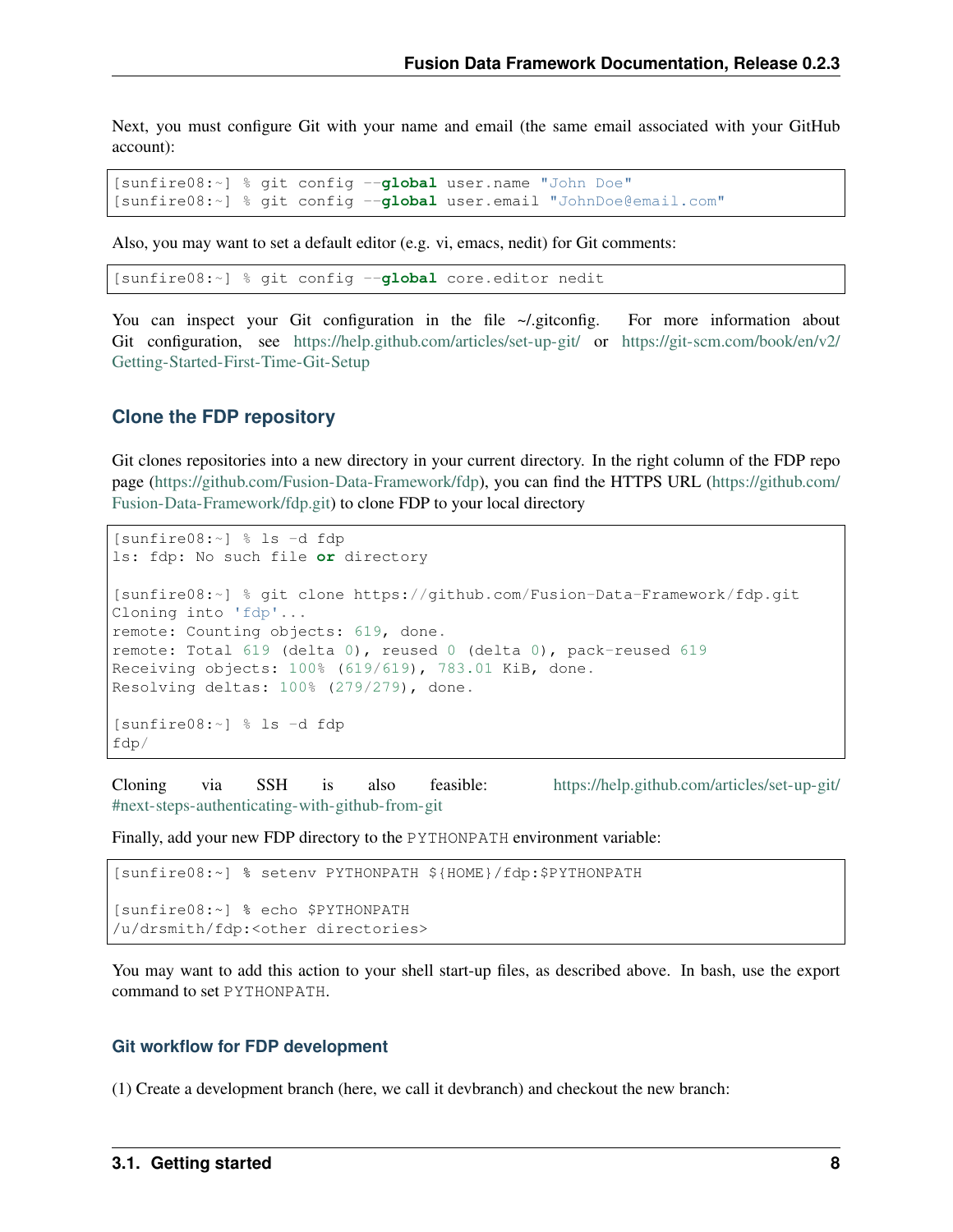```
[sunfire08:~] % cd fdp
[sunfire08:~/fdp] % git branch
* master
[sunfire08:~/fdp] % git branch devbranch
[sunfire08:~/fdp] % git branch
devbranch
* master
[sunfire08:~/fdp] % git checkout devbranch
Switched to branch 'devbranch'
[sunfire08:~/fdp] % git branch
* devbranch
master
```
Devbranch initializes as a copy of master. git branch lists branches in your local repository, and the asterisk denotes the active branch. You can switch between local branches with git checkout <LocalBranchName>.

(2) Push devbranch to the remote FDP repository at GitHub (you may need to enter your GitHub username and password):

```
[sunfire08:~/fdp] % git push origin devbranch
Total 0 (delta 0), reused 0 (delta 0)
To https://github.com/Fusion-Data-Framework/fdp.git
* [new branch] devbranch -> devbranch
```
devbranch is now listed in the FDP repository at GitHub. origin is the alias for the remote GitHub repository. You can view your remote repositories and aliases with  $q$ it remote -v.

(3) Proceed with FDP development within devbranch: commit changes, add/delete files, and push updates to GitHub.

As you complete small tasks, you should commit changes to your local repository with  $\sigma$  it commit -a  $-m$  '  $\langle$  mymessage $\rangle$ '. Also, each commit requires a short message describing the changes:

```
[sunfire02:~/fdp] % git commit -a -m 'added dictionary rows in logbook.py'
[devbranch bb6c58a] added dictionary rows in logbook.py
1 file changed, 16 insertions(+), 21 deletions(-)
```
If you do not specify a commit message with -m option, then Git will open your default editor and ask for a commit message (see Configure Git above). The -a option commits all file changes throughout the branch index, not simply your current directory. The branch index is the list of files Git tracks in the branch. git commit -a tracks changes to files in the branch index, so you must add new files to the index and remove deleted files from the index. You can view the branch index with  $q$ it  $ls$ -files, and you can add new files to the index and remove deleted files from the index with  $q$ it add  $-A$ :

[sunfire02:~/fdp] % touch temp.py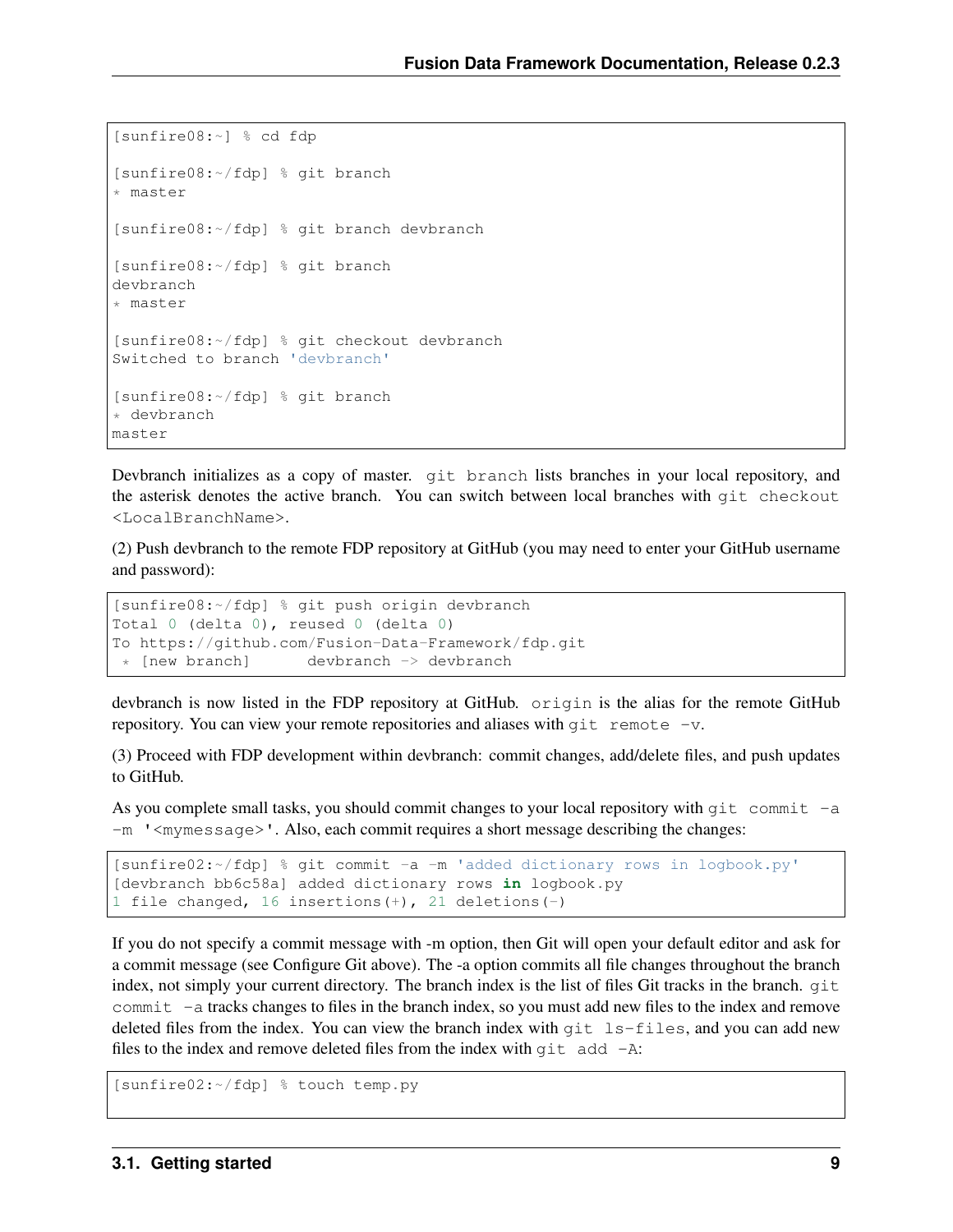```
[sunfire02:~/fdp] % ls temp.py
temp.py
[sunfire02:~/fdp] % git ls-files temp.py
[sunfire02:~/fdp] % git add -A
[sunfire02:~/fdp] % git ls-files temp.py
temp.py
```
Note that temp.py appeared in the index only after the command  $q\text{it}$  add  $-A$ . Similarly, deleted files stay in the index until the  $q$ it add  $-A$  is given.

When you complete a large task, you should "push" changes to the devbranch on GitHub with git push:

```
[sunfire05:~/fdp] % git push origin devbranch
Counting objects: 10, done.
Delta compression using up to 8 threads.
Compressing objects: 100% (6/6), done.
Writing objects: 100% (6/6), 1.30 KiB, done.
Total 6 (delta 3), reused 0 (delta 0)
To https://github.com/Fusion-Data-Framework/fdp.git
    129c5d9..a166825 devbranch -> devbranch
```
Again, "origin" signifies the branches on the remote GitHub repo.

(4) While you are working locally in devbranch, others may be modifying master at GitHub. When you are ready to merge devbranch into master, you should first merge the latest version of master from GitHub into your local devbranch. To retrieve the latest version of master from GitHub, use git fetch:

```
[sunfire05:~/fdp] % git fetch origin master
From https://github.com/Fusion-Data-Framework/fdp
* branch master -> FETCH HEAD
```
Next, verify that you are in devbranch and merge origin/master into devbranch:

```
[sunfire08:~/fdp] % git branch
* devbranch
master
[sunfire05:~/fdp] % git merge origin/master
```
Next, push your local devbranch to devbranch on GitHub:

[sunfire05:~/fdp] % git push origin devbranch

Finally, on the GitHub website, in the devbranch area, submit a *pull request* to pull devbranch into master.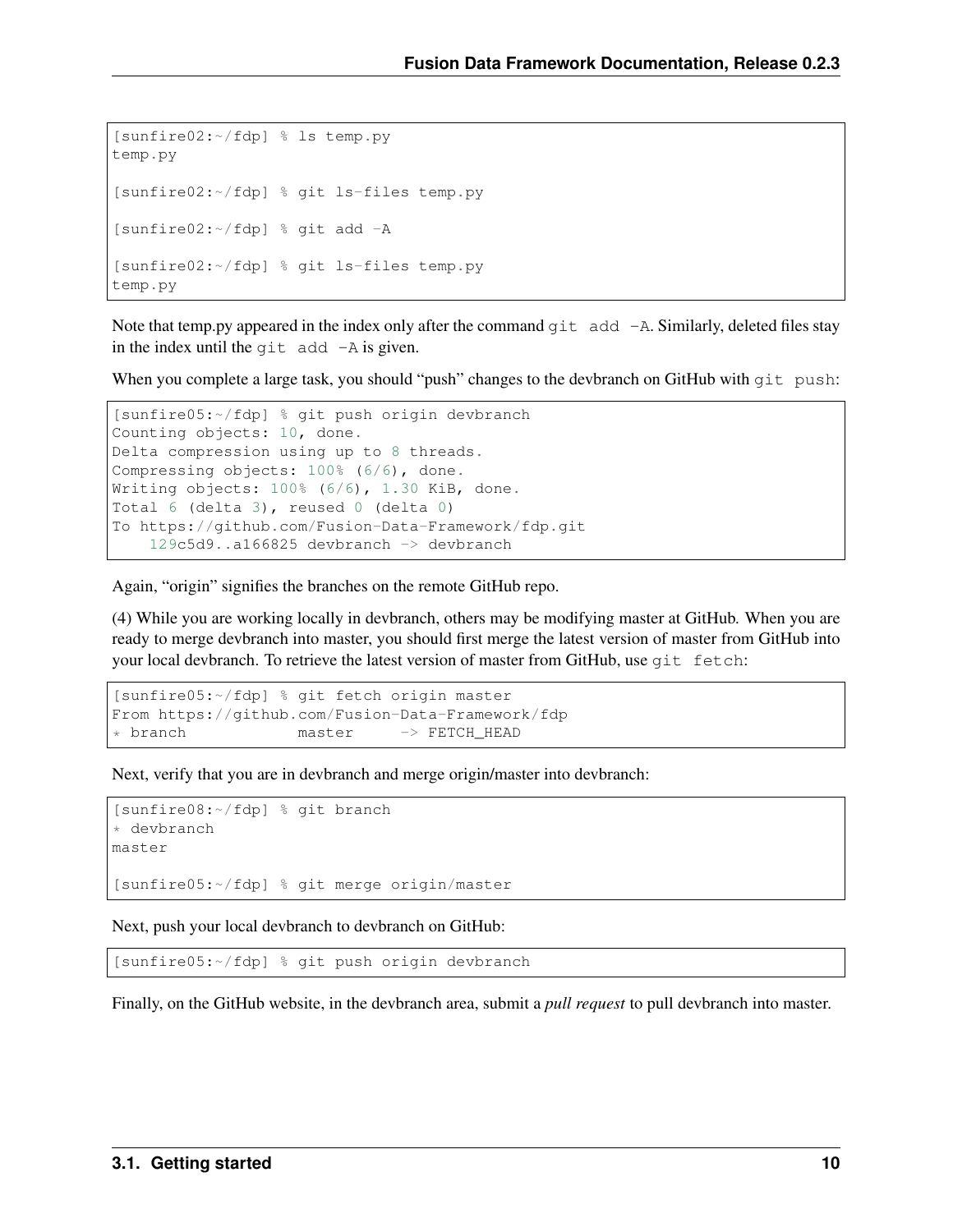# <span id="page-12-0"></span>**Package reference**

**Subpackage fdp.classes**

**Subpackage fdp.methods**

**Class Fdp**

**Class Machine**

**Class Logbook**

**Class Shot**

**Class Container**

**Class Signal**

**Class Node**

**Module fdp.classes.globals**

**Module fdp.classes.factory**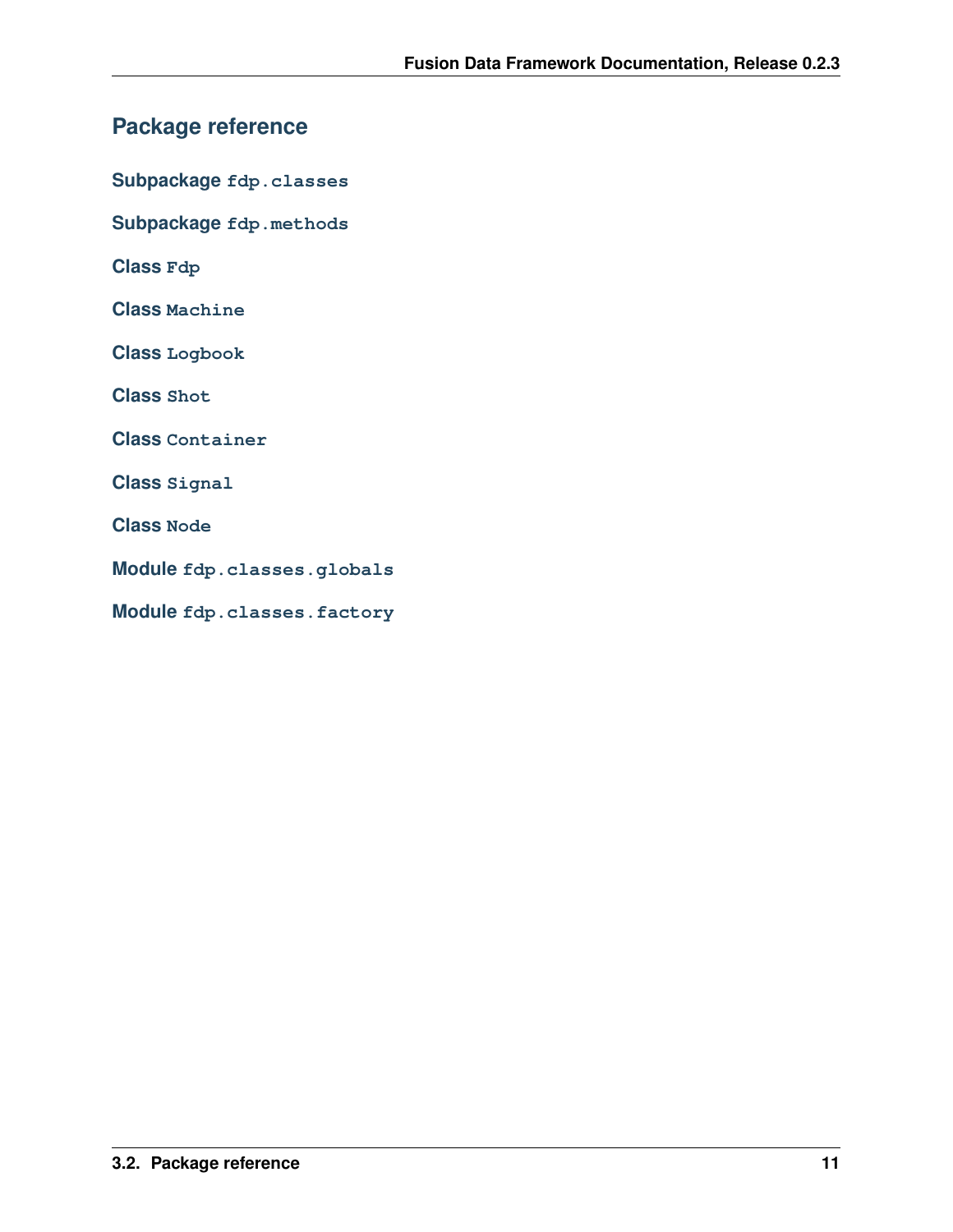# Project Documents

# <span id="page-13-1"></span><span id="page-13-0"></span>**October 9, 2015 meeting**

[http://nstx.pppl.gov/DragNDrop/Working\\_Groups/FusionDataFramework/Meeting\\_2015-10-09/](http://nstx.pppl.gov/DragNDrop/Working_Groups/FusionDataFramework/Meeting_2015-10-09/)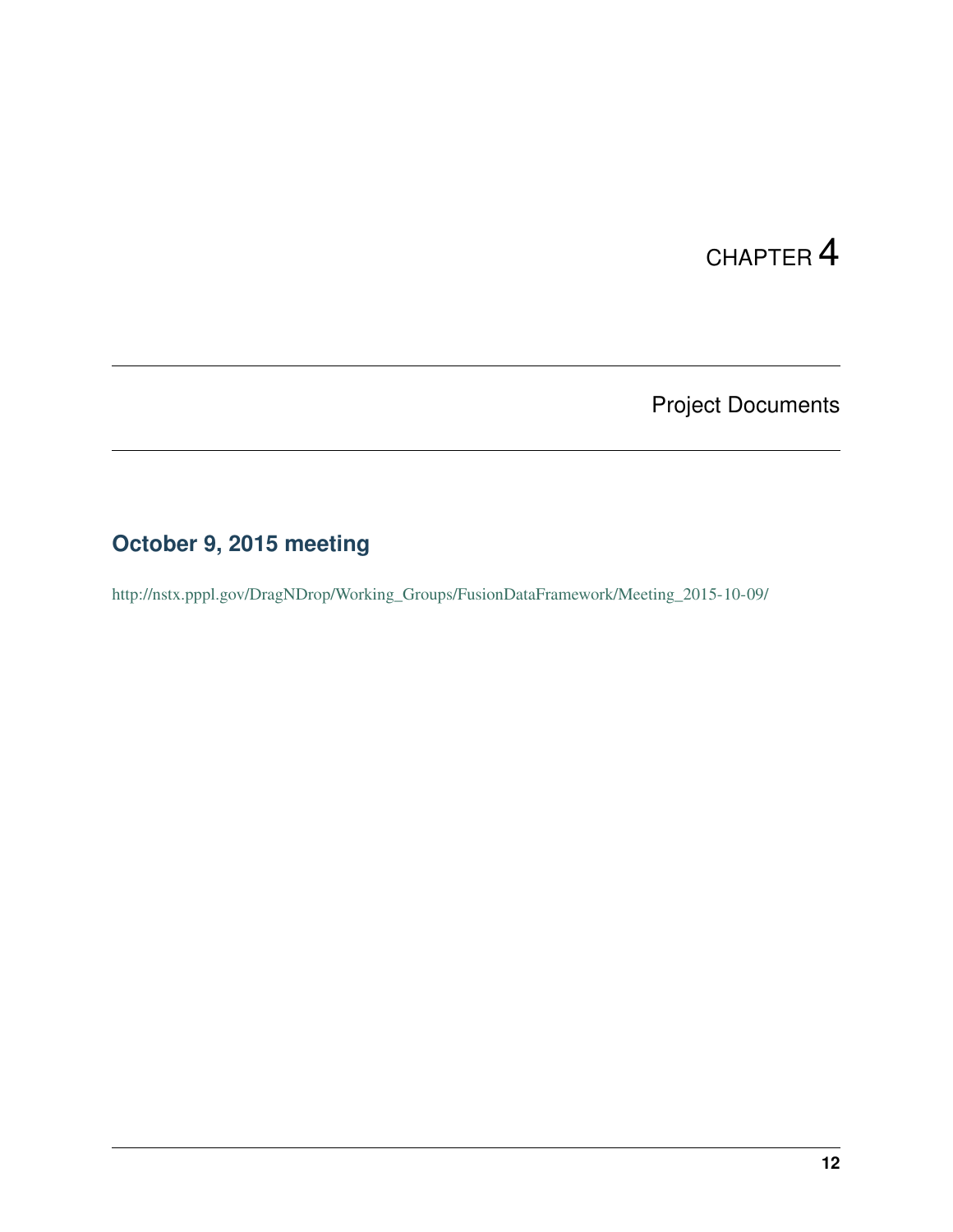## How to contribute

- <span id="page-14-0"></span>• Github repository: <https://github.com/Fusion-Data-Platform/fdp>
- Bugs and feature requests: <https://github.com/Fusion-Data-Platform/fdp/issues>
- Google group: <https://groups.google.com/forum/#!forum/fusion-data-platform>

### Code

Thank you for your interest in the FDP project. To contribute to the FDP code base, fork the repo at Github and submit pull requests with your contributions. Read more:

- <https://guides.github.com/activities/forking/>
- <https://help.github.com/articles/fork-a-repo/>

### Style

Try to follow the [PEP8 style guide.](https://www.python.org/dev/peps/pep-0008/) To scan for PEP8 conformance, run make lint in the top-level directory.

### Makefile utilities

The top-level Makefile contains several utilities for generating docs, code style/quality reviews, and versioning:

| \$ make help  |                                                 |
|---------------|-------------------------------------------------|
| help          | show this help message                          |
| docs          | build HTML and PDF documents                    |
| docs-html     | build HTML documents                            |
| docs-pdf      | build PDF documents                             |
| test          | run pytest in current Python environment        |
| coverage      | check test coverage and show report in terminal |
| coverage-html | check test coverage and show report in browser  |
| lint          | run flake8 for code quality review              |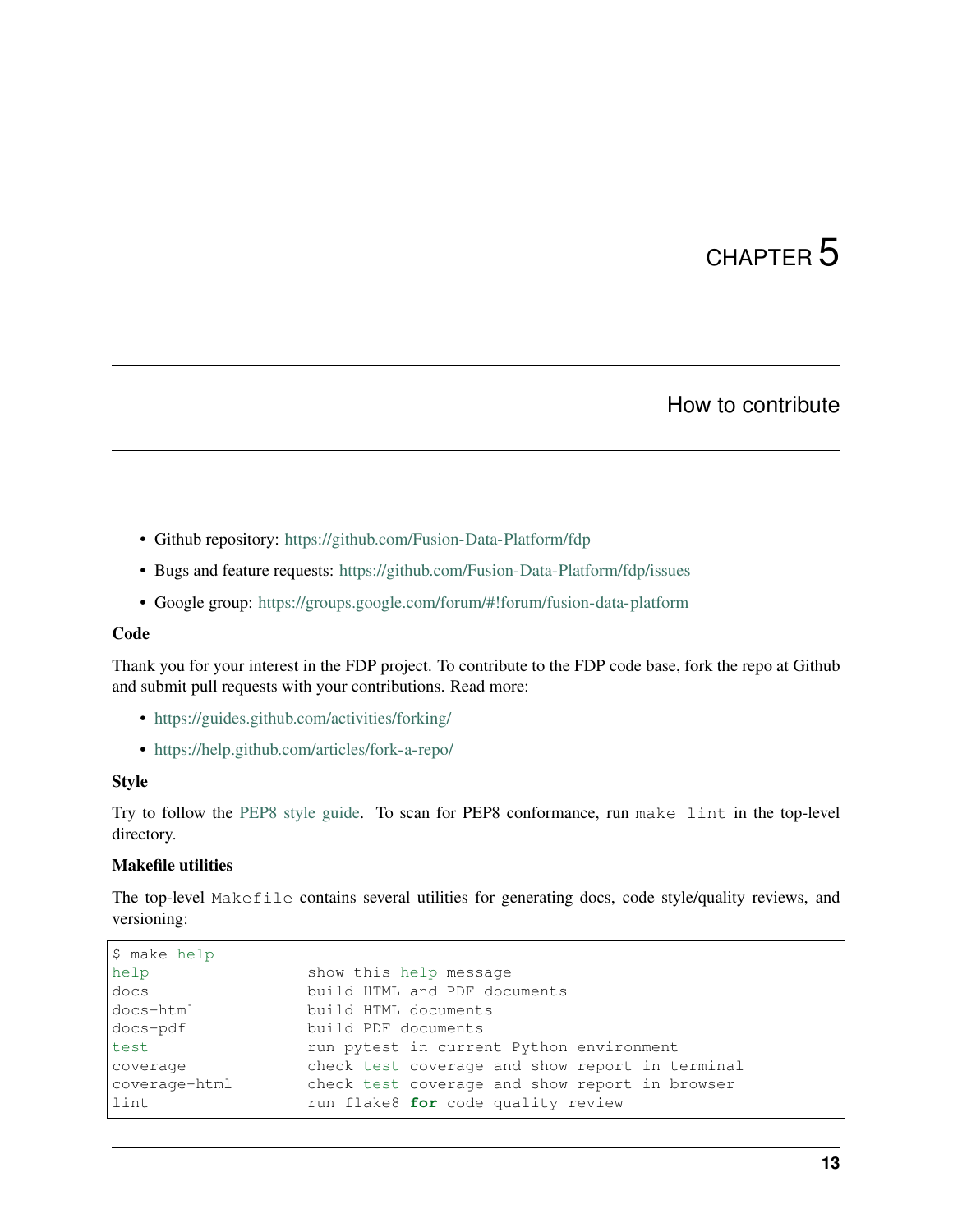| autopep    | run autopep8 to fix minor pep8 violations                |
|------------|----------------------------------------------------------|
| authors    | update AUTHORS.txt                                       |
| bump-major | update AUTHORS and CHANGELOG; bump major version and tag |
| bump-minor | update AUTHORS and CHANGELOG; bump minor version and tag |
| bump-patch | update AUTHORS and CHANGELOG; bump patch version and tag |
| clean      | remove all build, docs, and Python artifacts             |
| clean-docs | remove docs/build                                        |
| clean-pyc  | remove Python file artifacts                             |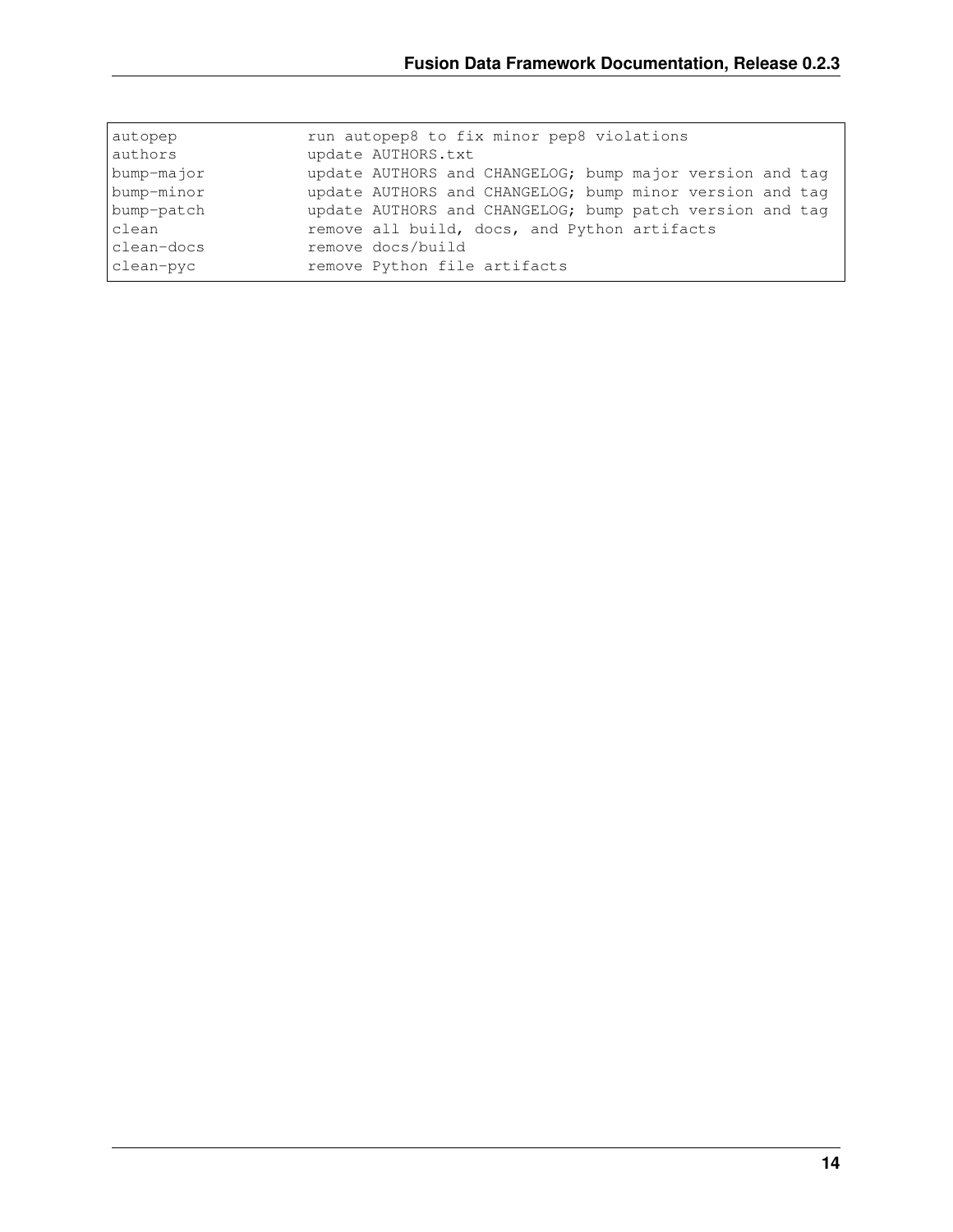# Authors

<span id="page-16-0"></span>Lead developers: David R. Smith Kevin Tritz Howard Yuh Commits from authors: 289 David R. Smith 37 ktritz 22 dmkriete 2 hyyuh 1 Howard Yuh Commits from obsolete FDF repository: 261 David R. Smith 41 Kevin Tritz 17 ktritz 10 Howard Yuh 7 John Schmitt 4 hyyuh 2 jcschmitt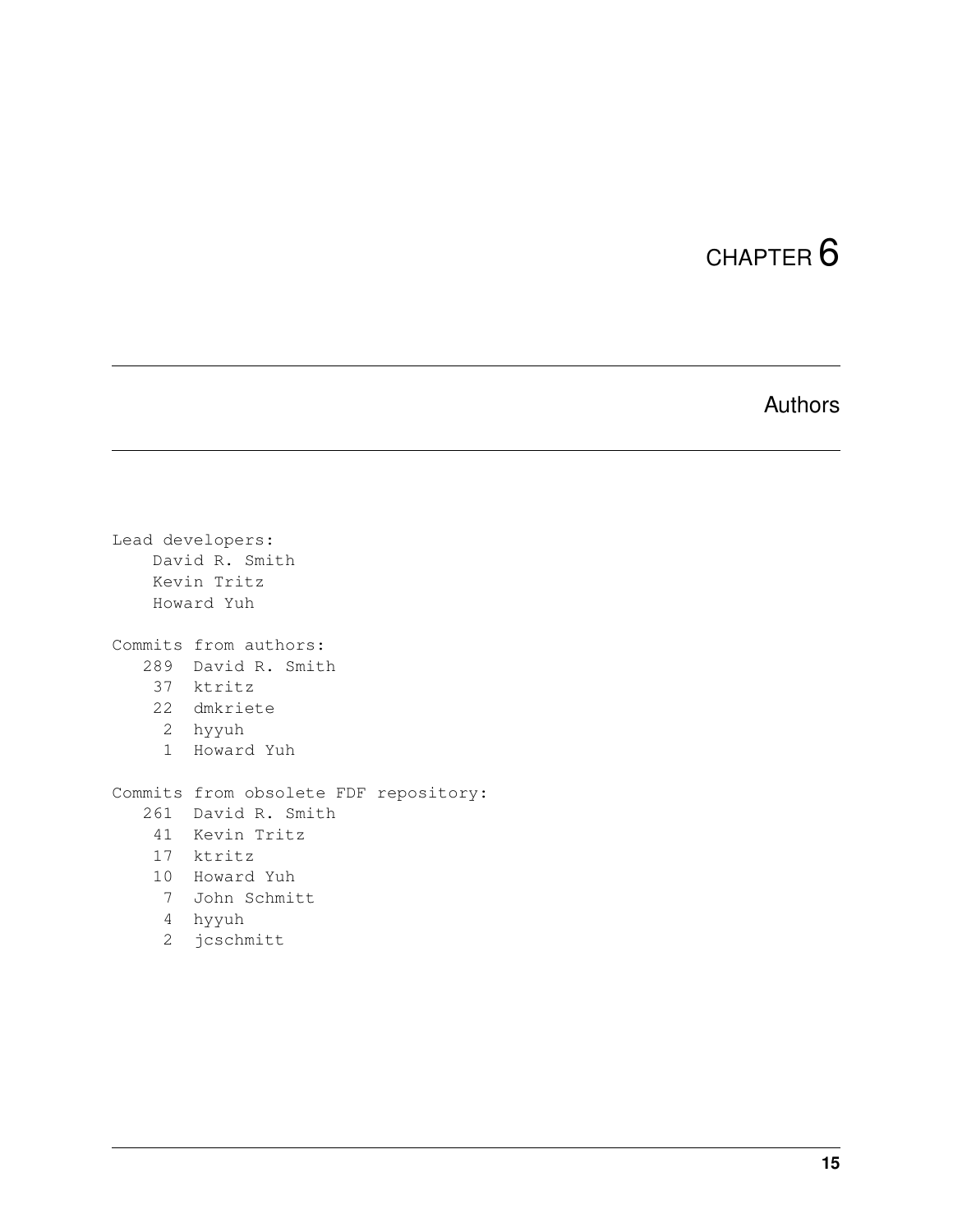## Change Log

# <span id="page-17-1"></span><span id="page-17-0"></span>**Release v0.2.3 – 2017-04-20**

00e03db bumpversion, AUTHORS, and Makefile 28119ae Bump version:  $0.2.1 \rightarrow 0.2.2$ 64ee3f5 updated CHANGELOG.rst and AUTHORS.txt c93f1c4 bumpversion and Makefile

## <span id="page-17-2"></span>**Release v0.2.2 – 2017-04-20**

c93f1c4 bumpversion **and** Makefile

## <span id="page-17-3"></span>**Release v0.2.1 – 2017-04-20**

4745b51 CHANGELOG generation **in** Makefile f5a0585 changed CHANGELOG to .rst 40cdcfa implemented doc hosting at readthedocs.io c2de060 Merge pull request #55 from drsmith48/drs-dev

<span id="page-17-4"></span>**Release v0.2.0 – 2017-04-19**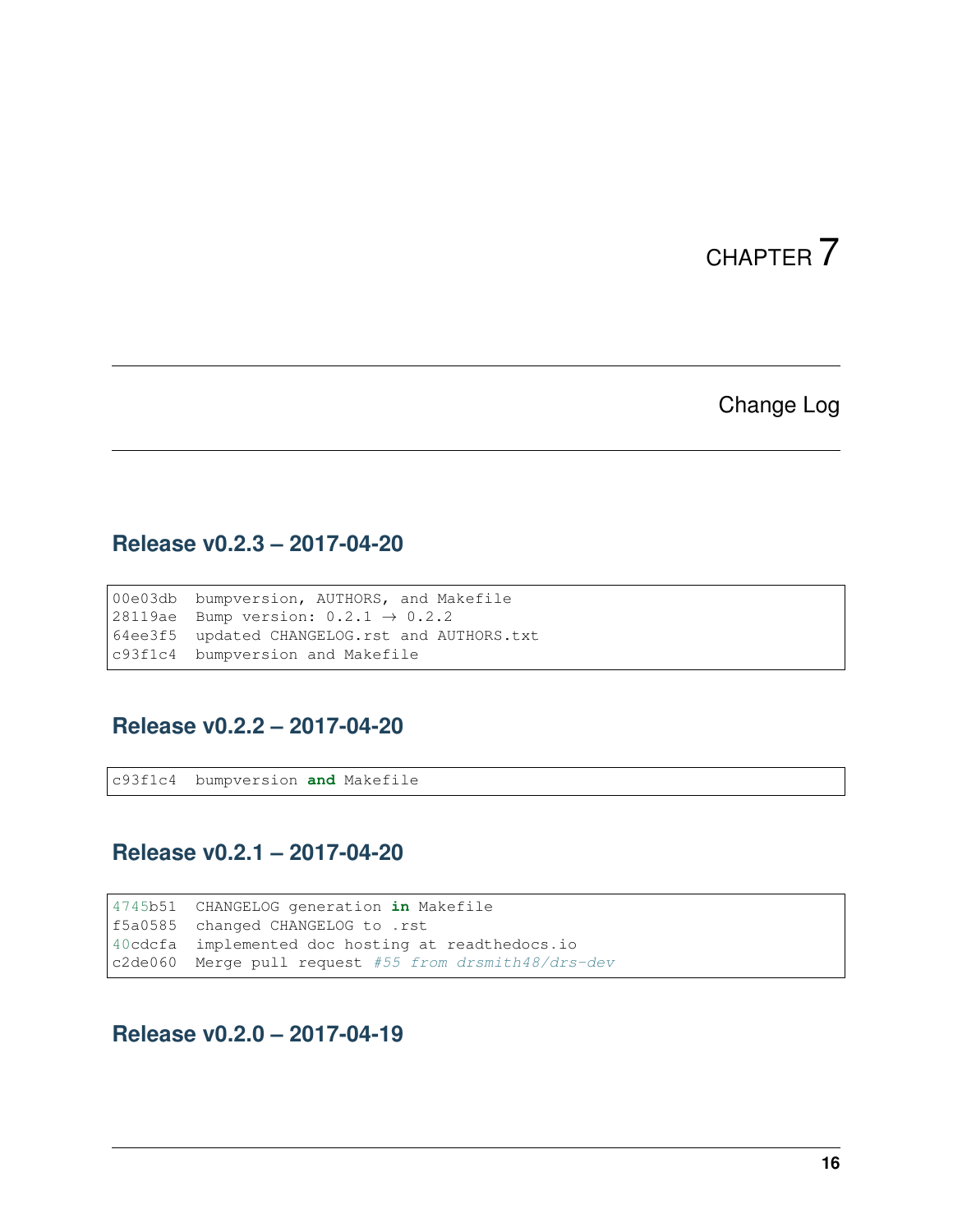```
4abf46b tests
6564d4c changed 'fdp_globals' to 'globals' throughout repo
dea305b changed fdp_globals import
ea12a72 tests
54cb3a7 Merge branch 'drs-dev' of github.com:drsmith48/fdp into drs-dev
74c271f tests
ff08bd2 tests
63ce140 tests
af97cda testing for logbook.py and machine.py
8fbaf30 pytest setup
534f00a created new test directory and configured for pytest; run 'pytest' or
˓→'make test'
3f59f74 minor
be1449c minor
a8e38e3 fixed axis removal from multi-dim signals
9400ca8 Merge branch 'master' into drs-dev
8e2d471 Merge pull request #54 from drsmith48/plotpsirz
33c025e debugging eq.plotrz.plot()
7adfae2 bfield() method for equilibria
ddd16a5 minor fixes
ea8852b changed 'zero level' indices to floats
09f779a changed iteritems to iter()
7d32fd6 docs
bab6bbc docs
fa1a1fb docs
17e9578 removed pushes from bumps in Makefile
a06ac9b run 'authors' recipe prior to 'bump-*' recipes in Makefile
```
## <span id="page-18-0"></span>**Release v0.1.4 – 2017-04-07**

```
a2842c8 added automatic CHANGELOG.txt updates with 'bump-*' recipes in
˓→Makefile
```